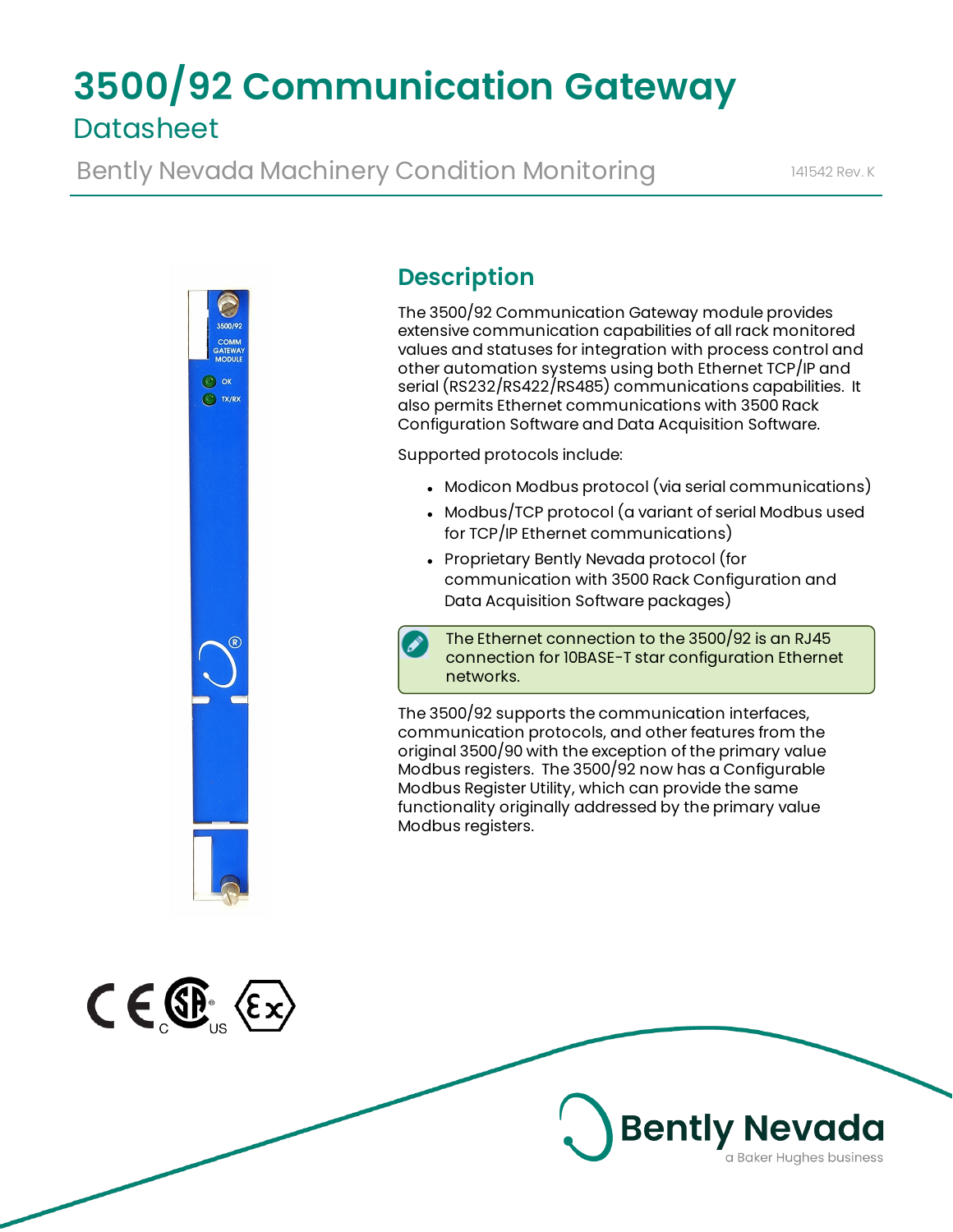# **Specifications**

# **Inputs**

| Power Consumption | 5.0 watts typical with<br>ModbusRS232/RS4221/O<br>Module                                                                                                                                            |
|-------------------|-----------------------------------------------------------------------------------------------------------------------------------------------------------------------------------------------------|
|                   | 5.6 watts typical with<br>Modbus RS485 I/O Module                                                                                                                                                   |
| Data Types        | Collects data from other<br>modules in the rack, such<br>as current measured<br>values with time stamp,<br>module statuses, and<br>current alarm statuses, via<br>a high speed internal<br>network. |
|                   | Exact data types returned<br>depend on module type<br>and channel<br>configuration.                                                                                                                 |
|                   | Update Time: The data<br>collection rate depends on<br>rack configuration but will<br>not exceed 1 second for all<br>modules in the 3500 rack.                                                      |

# **Outputs**

| <b>OK IFD</b> | Indicates when the<br>3500/92 is operating<br>properly.                                   |
|---------------|-------------------------------------------------------------------------------------------|
| TX/RX LED     | Indicates when the<br>3500/92 is<br>communicating with other<br>modules in the 3500 rack. |

### **Protocols**

| <b>BNC Host Protocol</b>  | Communication with 3500<br><b>Configuration Software</b><br>and 3500 Data Acquisition<br>and Display Software over<br>Ethernet TCP/IP. |
|---------------------------|----------------------------------------------------------------------------------------------------------------------------------------|
| Modbus                    | Based on AEG Modicon PI-<br>MBUS-300 Reference<br>Manual. Uses Remote<br>Terminal Unit (RTU)<br>transmission mode.                     |
| <b>Ethernet</b>           |                                                                                                                                        |
| <b>Communication Link</b> | Ethernet, 10 Mbps, and<br>conforms to IEEE802.3                                                                                        |
| Protocol                  | Ethernet TCP/IP frame and                                                                                                              |

|            | Modbus/TCP                                                       |
|------------|------------------------------------------------------------------|
| Connection | RJ-45 (telephone jack<br>style) for 10BASE-T Ethernet<br>cabling |

# **Environmental Limits**

| Main and I/O Module          |                       |
|------------------------------|-----------------------|
|                              | $-30$ °C to +65 °C    |
| <b>Operating Temperature</b> | (-22 °F to +149 °F)   |
| Storage Temperature          | $-40$ °C to +85 °C    |
|                              | $(-40 °F to +185 °F)$ |
| Humidity                     | 95%, non-condensing   |

# **Physical**

| <b>Main Board</b>                             |                                                           |
|-----------------------------------------------|-----------------------------------------------------------|
| <b>Dimensions</b><br>(Height x Width x Depth) | 241 mm x 24.4 mm x 242<br>mm                              |
|                                               | $(9.50 \text{ in } x 0.96 \text{ in } x 9.52 \text{ in})$ |
| Weight                                        | $0.82$ kg $(1.8$ lb.)                                     |
| I/O Modules                                   |                                                           |
| <b>Dimensions</b><br>(Height x Width x Depth) | 241 mm x 24.4 mm x 99.1<br>mm                             |
|                                               | $(9.50 \text{ in } x 0.96 \text{ in } x 3.90 \text{ in})$ |
| Weight                                        | $0.44$ kg $(0.96$ lb.)                                    |

# **Rack Space Requirements**

| Monitor Module | 1 full-height front slot |
|----------------|--------------------------|
| $1/O$ Modules  | 1 full-height rear slot  |

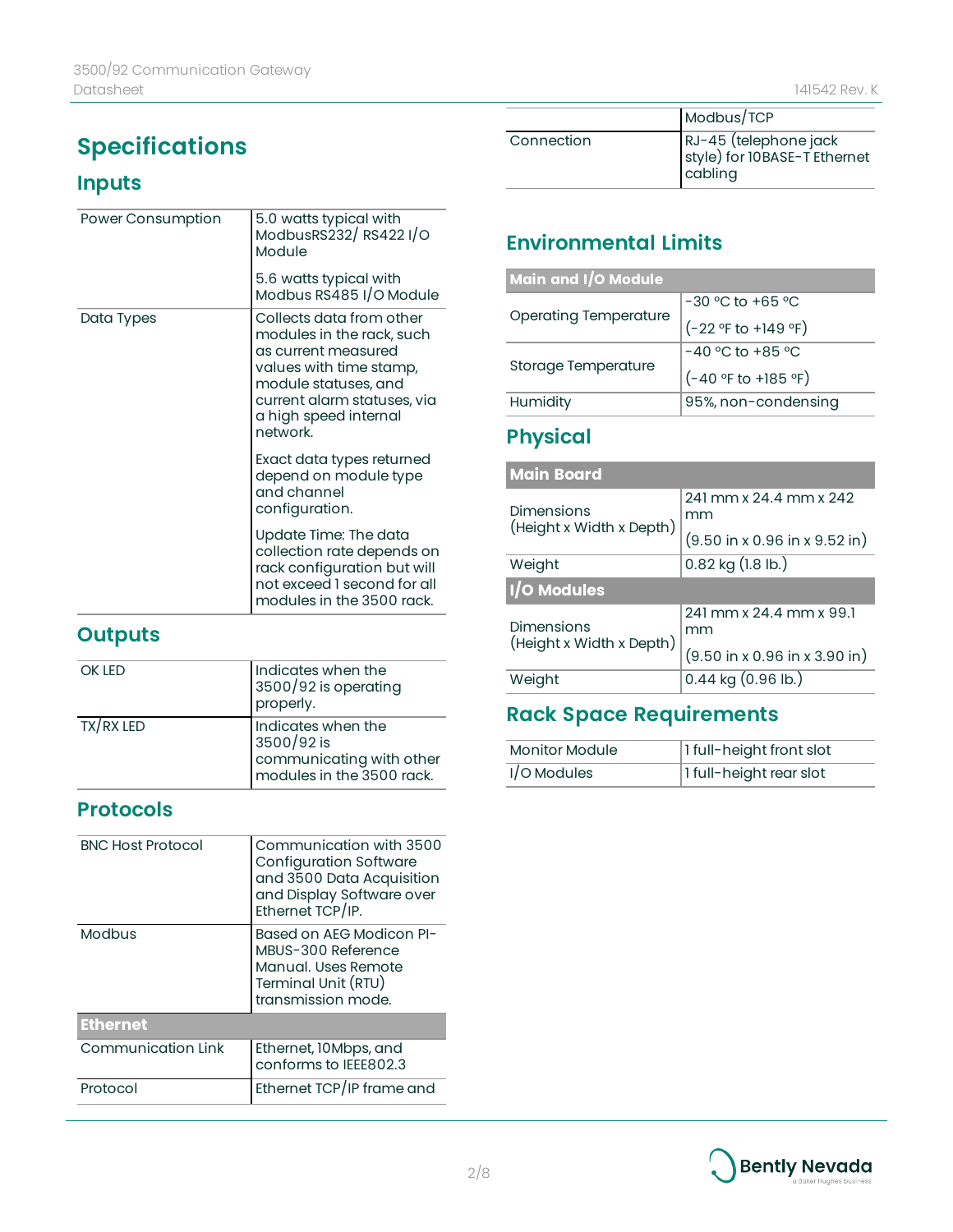# **Compliance and Certifications**

### **FCC**

This device complies with part 15 of the FCC Rules. Operation is subject to the following two conditions:

- This device may not cause harmful interference.
- This device must accept any interference received, including interference that may cause undesired operation.

#### **EMC**

European Community Directive:

EMC Directive 2014/30/EU

Standards:

EN 61000-6-2 Immunity for Industrial Environments

EN 61000-6-4 Emissions for Industrial Environments

### **Electrical Safety**

European Community Directive:

LV Directive 2014/35/EU

Standards:

EN 61010-1

#### **RoHS**

European Community Directive:

RoHS Directive 2011/65/EU

### **Maritime**

ABS - Marine and Offshore Applications

DNV GL Rules for Classification – Ships, Offshore Units, and High Speed and Light Craft

# **Hazardous Area Approvals**



For the detailed listing of country and product specific approvals, refer to the *Approvals Quick Reference Guide* (108M1756) available from [Bently.com.](http://www.bently.com/)

# **CSA/NRTL/C**

Class I, Zone 2: AEx/Ex nA nC ic IIC T4 Gc; Class I, Zone 2: AEx/Ex ec nC ic IIC T4 Gc; Class I, Division 2, Groups A, B, C, and D;

T4 @ Ta= -20˚C to +65˚C (-4˚F to +149˚F) When installed per drawing 149243 or 149244.

# **ATEX/IECEx**

 $\langle \epsilon x \rangle_{\text{II} 3 \text{G}}$ 

Ex nA nC ic IIC T4 Gc Ex ec nC ic IIC T4/T5 Gc

T4 @ Ta= $-20^{\circ}$ C to  $+65^{\circ}$ C  $(-4^{\circ}$ F to  $+149^{\circ}$ F) When installed per drawing 149243 or 149244.

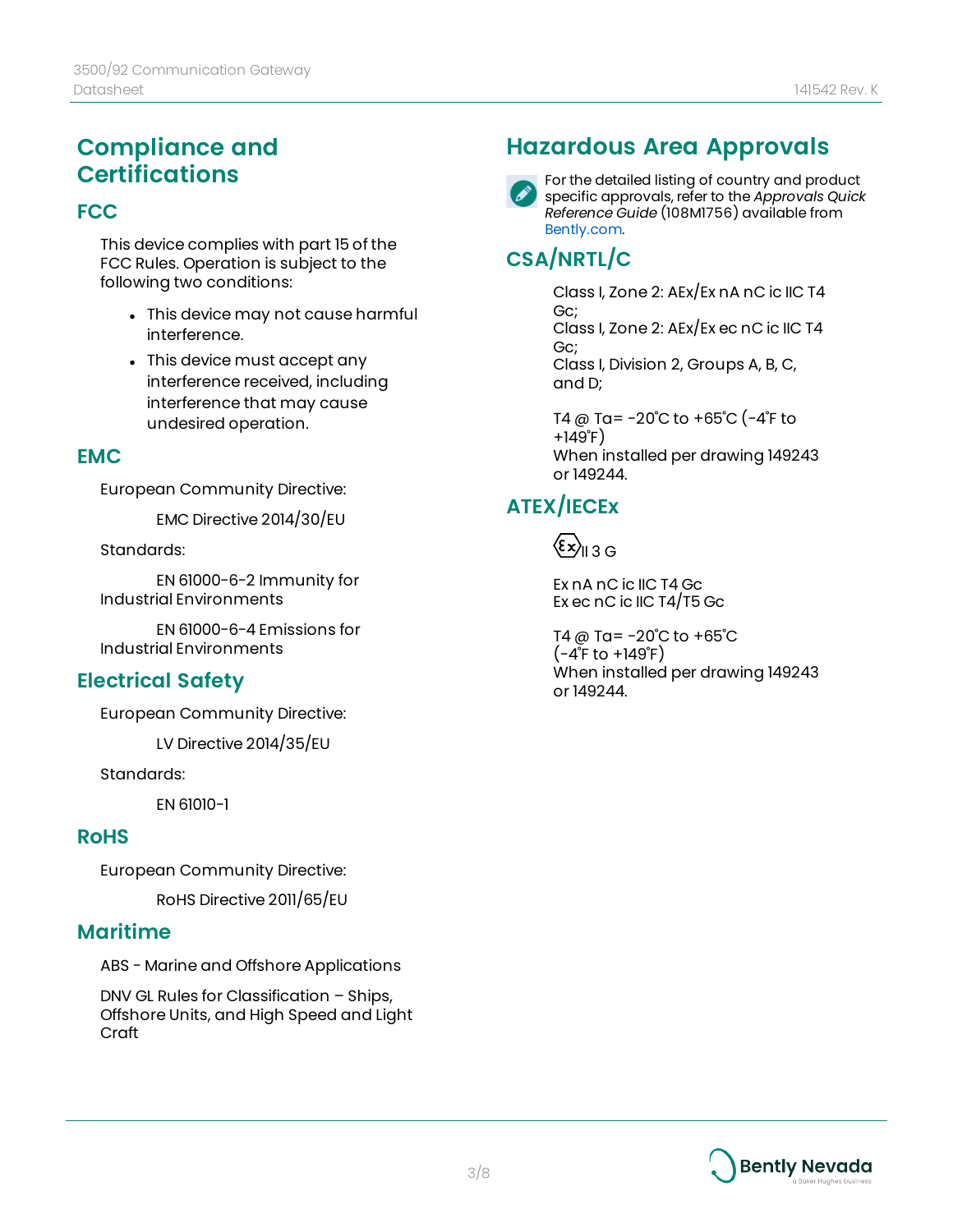# **Ordering Information**

For the detailed listing of country and product Ø specific approvals, refer to the *Approvals Quick Reference Guide* (108M1756) available from [Bently.com.](http://www.bently.com/)

# **3500/92 Communication Gateway**

# **3500/92-AA-BB-CC**

#### **A: I/O Module Type**

| 01                               | ModbusRS232/RS422 I/O Module     |  |
|----------------------------------|----------------------------------|--|
| 02                               | ModbusRS485 I/O Module           |  |
| 03                               | Ethernet/RS232 Modbus I/O Module |  |
| 04                               | Ethernet/RS485 Modbus I/O Module |  |
| <b>B: Memory Type</b>            |                                  |  |
| 01                               | Low Memory                       |  |
| <b>C: Agency Approval Option</b> |                                  |  |
| 00                               | None                             |  |
| 01                               | CSA/NRTL/C                       |  |

# **Additional Options**

**02** CSA/ATEX/IECEX

| <b>Firmware</b> |                                                                                                                                                                            |  |
|-----------------|----------------------------------------------------------------------------------------------------------------------------------------------------------------------------|--|
| 126M4118-01     | Firmware Upgrade Kit                                                                                                                                                       |  |
|                 | Older Communication<br>Gateway modules will<br>require a Firmware Upgrade<br>to communication with a<br>new I/O Module. See<br>3500/92 manual for detailed<br>information. |  |

# **Cables**

### **Standard 10BASE-T Shielded Category 5 Cable with RJ-45 connectors**

### **138131-AAA**

| A: Length (in ft.) up to 320 ft in length. |                       |
|--------------------------------------------|-----------------------|
| 006                                        | $6$ feet (1.8 meters) |
| 010                                        | 10 feet (3 meters)    |

| 040 | 40 feet (12 meters)                     |
|-----|-----------------------------------------|
| 050 | 50 feet (15 meters)                     |
| 075 | 75 feet (22.5 meters)                   |
| 085 | 85 feet (25.5 meters)                   |
| 100 | 100 feet (30.5 meters)                  |
| 120 | 120 feet (36.6 meters)                  |
| 150 | 150 feet (44.8 meters)                  |
| 200 | 200 feet (61 meters)                    |
| 250 | 250 feet (75 meters)                    |
| 320 | 320 feet (98 meters)                    |
|     | For specific cable lenaths please order |

**0 2 5**  25 feet (7.3 meters)

For specific cable lengths, please order through Bently Nevada Custom Products.

30 ft. - 100 ft. is ordered in 5ft. increments only. 100 ft. - 320 ft. is ordered in 10ft. increments only

### **Serial Cabling (RS232): RS232 Cable, Host to 3500/92**

### **130419-AAAA-BB**

#### **A: Cable Length**

| 0010                            | 10 feet (3 meters)       |  |
|---------------------------------|--------------------------|--|
| 0025                            | $25$ feet $(7.5$ meters) |  |
| 0050                            | 50 feet (15 meters)      |  |
| 0100                            | 100 feet (30.5 meters)   |  |
| <b>B: Assembly Instructions</b> |                          |  |
| 0 <sub>1</sub>                  | Not Assembled            |  |
| 0 <sub>2</sub>                  | Assembled                |  |

### **RS232 Cable, Honeywell PLCG to 3500/92**

### **130420 - AAAA-BB**

#### **A: Cable Length**

| 0010                            | 10 feet (3 meters)     |
|---------------------------------|------------------------|
| 0025                            | 25 feet (7.5 meters)   |
| 0050                            | 50 feet (15 meters)    |
| 0100                            | 100 feet (30.5 meters) |
| <b>B: Assembly Instructions</b> |                        |
| 0 1<br>Not Assembled            |                        |

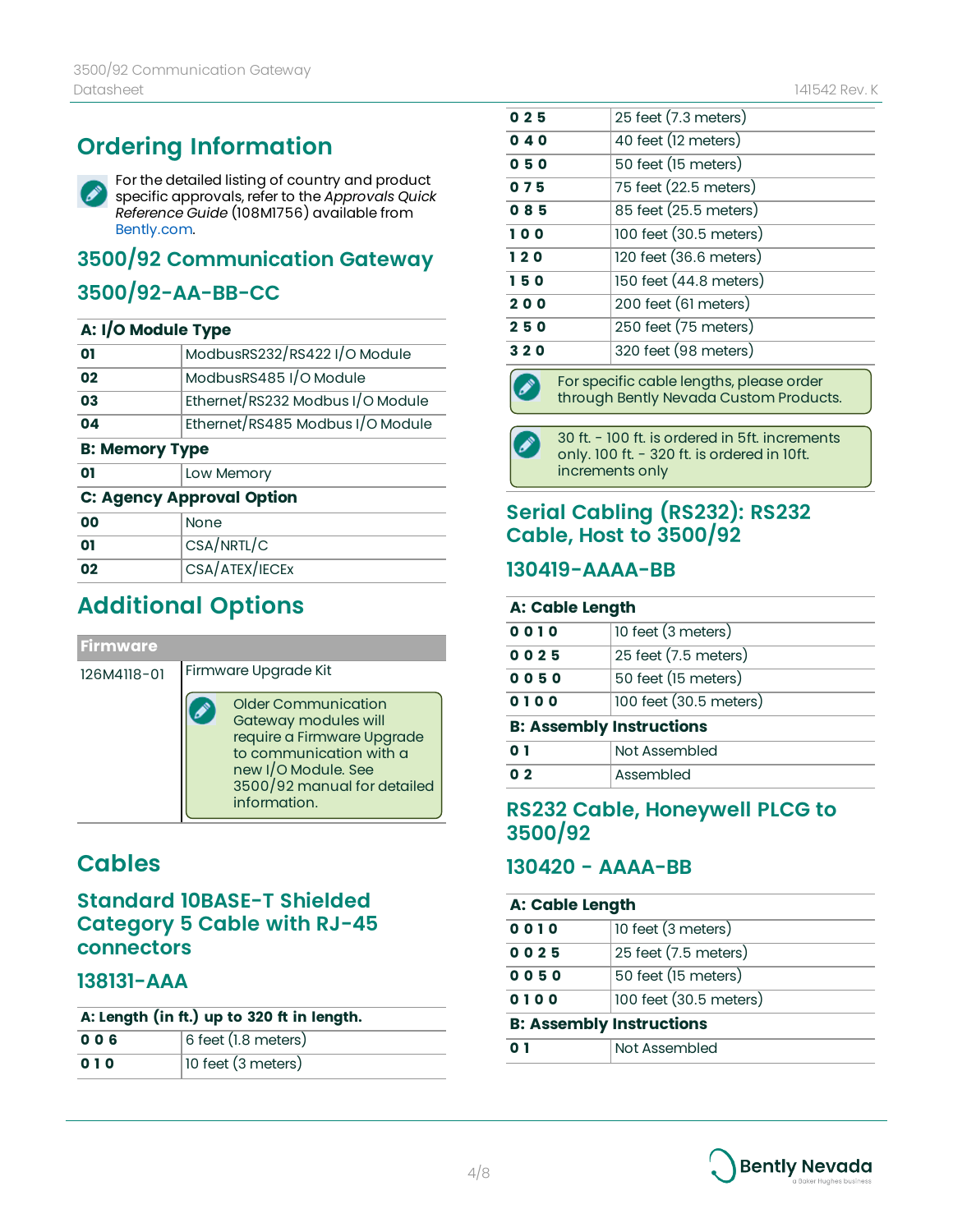**02 Assembled** 

### **130119-01 RS232 Cable, Host Computer to RS232/RS422 Converter**

### **Serial Cabling (RS422/RS485):**

D

RS422 Cables can be used for rack-to-rack connections when using ModbusRS485 I/O Modules. The final rack-to-host connection is application specific and may require a custom cable.

### **RS422 PVC Insulated Cable, RS232/RS422 Converter to 3500/92**

#### **130530 - AAAA-BB**

#### **A: Cable Length**

| 500 feet (150 meters)  |
|------------------------|
|                        |
| 250 feet (75 meters)   |
| 100 feet (30.5 meters) |
| 50 feet (15 meters)    |
| 25 feet (7.5 meters)   |
| 10 feet (3 meters)     |
|                        |

|       | Not Assembled |
|-------|---------------|
| . በ ጋ | Assembled     |

### **RS422 PVC Insulated Cable, 3500/92 to 3500/92**

### **129665-AAAA-BB**

#### **A: Cable Length**

| 0010                            | 10 feet (3 meters)       |
|---------------------------------|--------------------------|
| 0025                            | $25$ feet $(7.5$ meters) |
| 0050                            | 50 feet (15 meters)      |
| 0100                            | 100 feet (30.5 meters)   |
| 0250                            | 250 feet (75 meters)     |
| 0500                            | 500 feet (150 meters)    |
| <b>B: Assembly Instructions</b> |                          |
| 0 1                             | Not Assembled            |
| በ ጋ                             | Assembled                |

### **RS422 Teflon Insulated Cable,**

# **RS232/RS422 Converter to 3500/92**

#### **131109 - AAAA-BB**

#### **A: Cable Length**

| 0010                            | 10 feet (3 meters)       |
|---------------------------------|--------------------------|
| 0025                            | $25$ feet $(7.5$ meters) |
| 0050                            | 50 feet (15 meters)      |
| 0100                            | 100 feet (30.5 meters)   |
| 0250                            | 250 feet (75 meters)     |
| 0500                            | 500 feet (150 meters)    |
| <b>B: Assembly Instructions</b> |                          |
| $\mathbf{0}$ 1                  | Not Assembled            |

# **131108 - AAAA-BB**

**0 2 Assembled** 

#### **A: Cable Length**

| 0010                            | 10 feet (3 meters)     |
|---------------------------------|------------------------|
| 0025                            | 25 feet (7.5 meters)   |
| 0050                            | 50 feet (15 meters)    |
| 0100                            | 100 feet (30.5 meters) |
| 0250                            | 250 feet (75 meters)   |
| 0500                            | 500 feet (150 meters)  |
| <b>B: Assembly Instructions</b> |                        |
| 0 <sub>1</sub>                  | Not Assembled          |
| 0 <sub>2</sub>                  | Assembled              |
|                                 |                        |

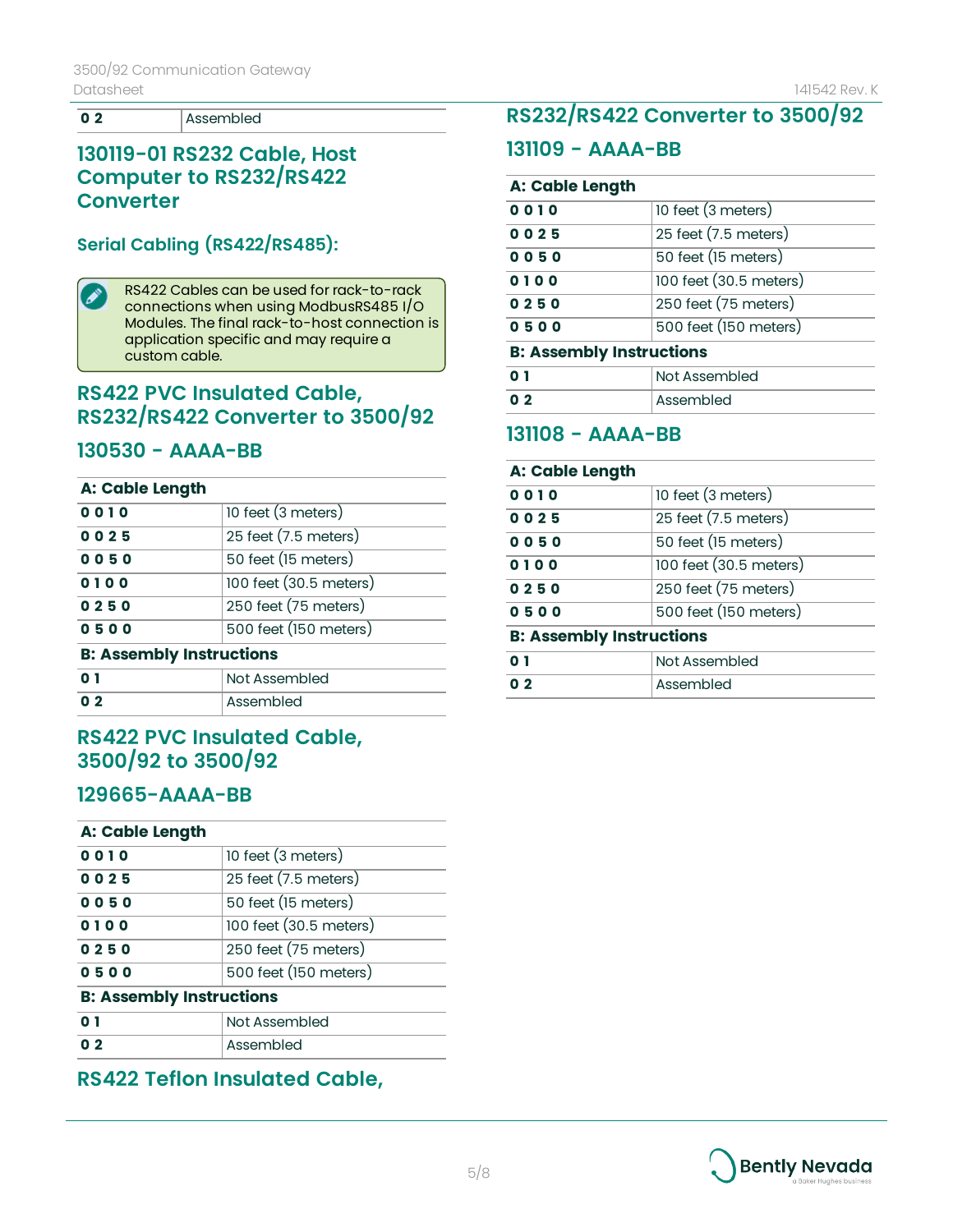## **RS422/RS485 Extension Cable**

### **130531 - AA - BB**

Í

∕`

Used with Cables 130530, 129665, 131109, and 131108 for lengths greater than 500 feet (152 meters).

| Standard length is 500 feet (152 meters). |  |
|-------------------------------------------|--|
|                                           |  |

#### **A: Assembly Instructions**

| Assembled            |
|----------------------|
|                      |
|                      |
| <b>PVC</b> Insulated |
| Teflon® Insulated    |
|                      |

The total RS485 cable run can be up to 4000 feet (1220 meters). The total RS422 cable run can be up to 4000 feet (1220 meters) between each rack

# **Spares**

| <b>Part Number</b> | <b>Description</b>                           |
|--------------------|----------------------------------------------|
| 04425545           | Grounding Wrist Strap (single use)           |
| 137495-01          | Firmware IC (Odd bank)                       |
| 137494-01          | Firmware IC (Even bank)                      |
| 136180-01          | 3500/92 Communication Gateway<br>Module.     |
| 125736-01          | ModbusRS232/RS422 I/O Module.                |
| 133323-01          | ModbusRS485 I/O Module.                      |
| 136188-01          | Ethernet/RS232 ModbusI/O Module *            |
| 136188-02          | Ethernet/RS485 ModbusI/O Module *            |
| Bently_<br>Manuals | International Technical<br>Documentation DVD |

\* These spares include the Firmware Upgrade Kit (126M4118-01).

# **Accessories**

| <b>Part Number</b>                                                                                         | <b>Description</b>                                                         |
|------------------------------------------------------------------------------------------------------------|----------------------------------------------------------------------------|
| 139036-01                                                                                                  | 9-pin D-SUB "Y"                                                            |
| <b>Serial Converters</b>                                                                                   |                                                                            |
| 02230411                                                                                                   | RS232 to RS422 Converter - 110 Vac.                                        |
| 02230412                                                                                                   | RS232 to RS422 Converter - 220 Vac.                                        |
| <b>Ethernet Hubs</b>                                                                                       |                                                                            |
| 142808-00                                                                                                  | 16-port unmanaged 10BASE-Thub<br>w/ no backbone connection                 |
| 142808-01                                                                                                  | 16-port unmanaged 10BASE-Thub<br>w/ 10BASE-2 (Thinnet) backbone            |
| 142808-02                                                                                                  | 16-port unmanaged 10BASE-Thub<br>w/ Fiber-optic, ST connection<br>backbone |
| 142808-03                                                                                                  | 16-port unmanaged 10BASE-Thub<br>w/15-pin AUI backbone                     |
| 142809-00                                                                                                  | 6-port unmanaged I0BASE-FL hub<br>w/ no backbone connection                |
| 142809-01                                                                                                  | 6-port unmanaged I0BASE-FL hub<br>w/ 10BASE-2 (Thinnet) backbone           |
| <b>Ethernet Transceivers</b>                                                                               |                                                                            |
| 02200260                                                                                                   | 15-Pin AUI male to Fiber Optic Cable<br>(10BASE-FL) with ST connection     |
| 02200261                                                                                                   | 15-Pin AUI male to Thinnet (10BASE2)                                       |
| <b>Ethernet Cabling - Standard 10 BASE-T</b><br>Shielded, Category 5 Cable with RJ-45<br><b>Connectors</b> |                                                                            |
| 02175190                                                                                                   | 6 ft. Length                                                               |
| 02175191                                                                                                   | 10 ft. Length                                                              |
| 02175192                                                                                                   | 25 ft. Length                                                              |

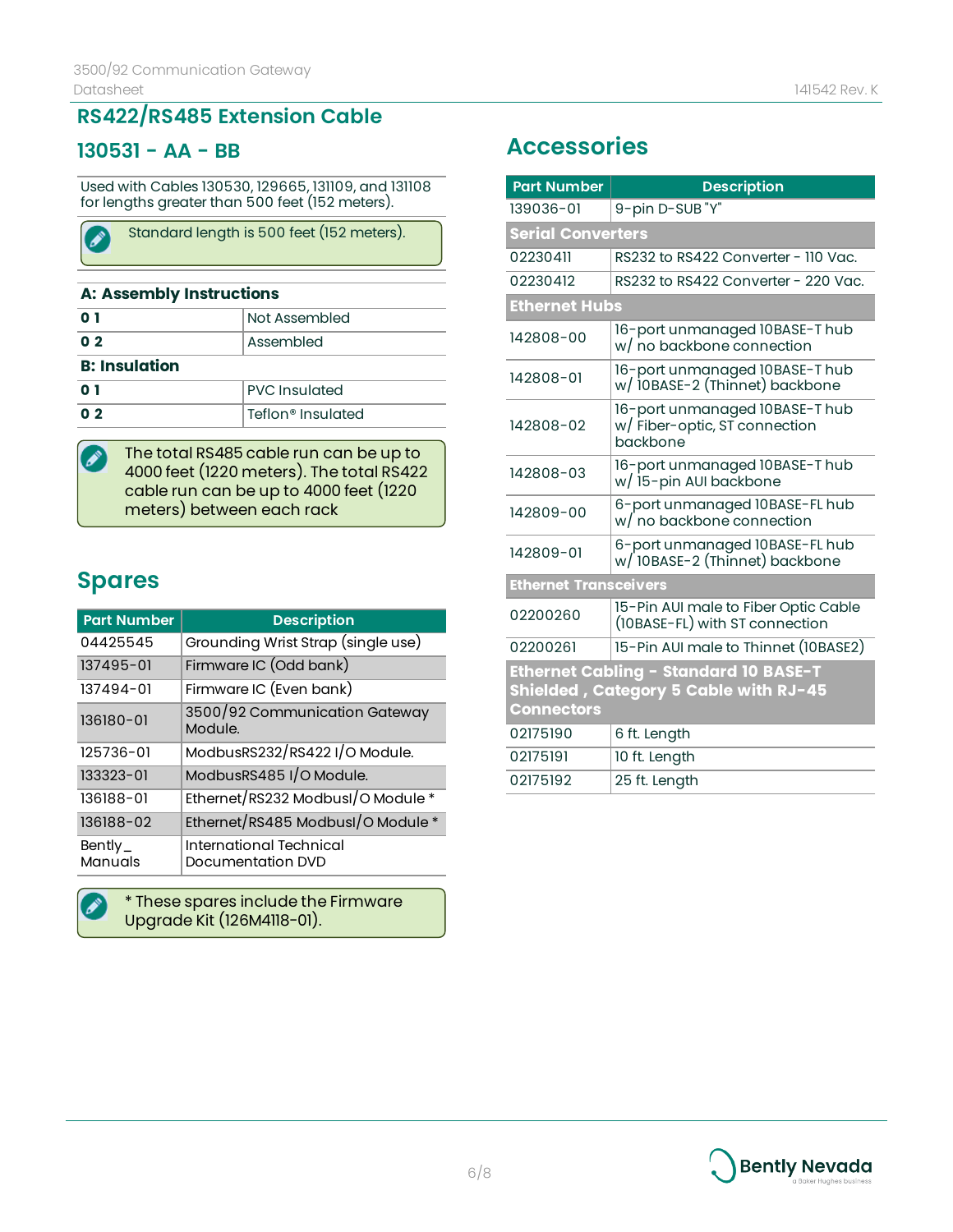# **Graphs and Figures**



- 5. Ethernet/RS232 I/O Module
- 6. Ethernet/RS485 I/O Module

**Figure 1: Front and Rear Views of the 3500/92 Communication Gateway**